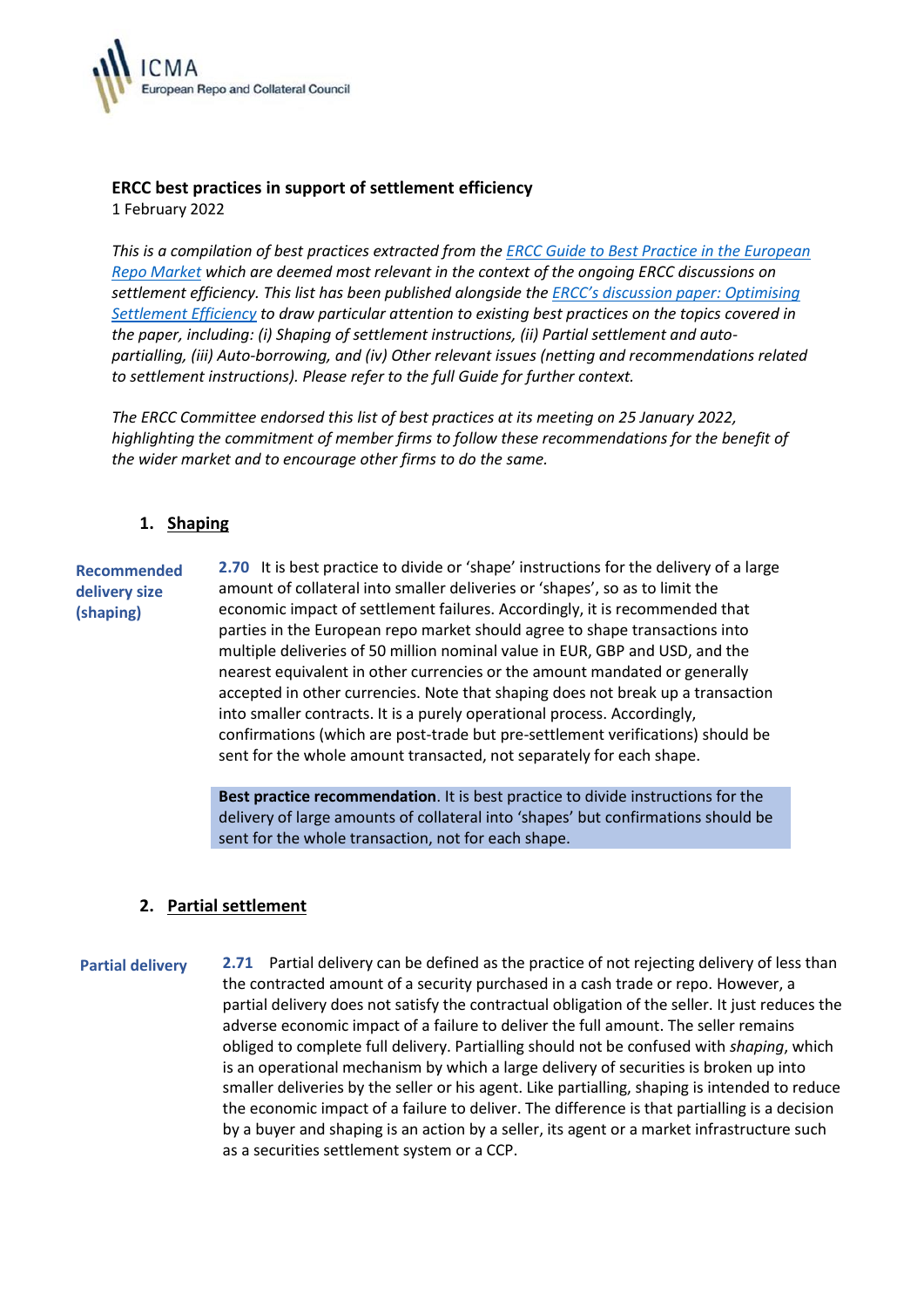

**2.72** It is best practice for partial deliveries to be accepted in mini close-outs (see paragraphs 4.2-4.4 below), given that there will be no prospect of further deliveries because of the termination of the transaction, but without leaving an untradeable balance.

**Best practice recommendation.** It is best practice to accept partial deliveries in a 'mini close-out' under paragraph 10(h) of the GMRA 2000 or 10(i) of the GMRA 2011 provided partial delivery will not leave an untradeable balance.

**2.73** Where (1) a Seller has failed to complete full delivery to the Buyer on the Purchase Date but the Buyer has not terminated the repo or (2) a Buyer has failed to complete full delivery of collateral to the Seller on Repurchase Date but the Seller has not executed a mini close-out, it is very desirable that the party expecting to receive the delivery should accept partial delivery. Such 'partialling' reduces the economic impact of fails on the counterparty as well as on the liquidity of cash and repo markets. It also mitigates the cost of penalties for failed settlement. Partialling is a requirement of the EU Central Securities Depositories Regulation (CSDR) where a mandatory buy-in cannot be completed following failed settlement on an EU CSD, although this requirement is not yet in force.

**2.74** Partialling tends to be an involved manual process, requiring one party to request and secure agreement to a partial settlement bilaterally and for both parties to then instruct the partial settlement, re-instruct the settlement of the residual quantity of securities, match the new instructions and cancel the original instructions. Operational difficulties may also arise because a request to partial can only be made once a delivery failure has been discovered and is therefore likely to happen on or shortly before the intended settlement date. The party being asked to accept partial delivery may therefore not have time or the operational capability to reorganise his funding or collateral inventory before the settlement deadline. Or, if the party being asked to accept partial delivery is buying for clients, he may not be able to secure their permission in time.

**2.75** Partialling has often been resisted by settlement agents operating omnibus accounts, because the of risk of 'pilfering' the securities of one client to settle the transactions of another. It may also not be possible in all situations, for example, because the Buyer is the intermediary in matching transactions and his other counterparty refuses to partial.

**2.76** However, partialling is a highly desirable means of enhancing settlement efficiency to the benefit of all users of securities markets. it is therefore best practice for parties to agree to accept partial deliveries wherever practicable. Parties should encourage counterparties and settlement agents should actively encourage clients to accept partial delivery. All parties should make best endeavours to eliminate operational obstacles to partial settlement within their own firm, standardizing and automating the process wherever possible.

**2.77** If partial delivery is accepted, care must be taken to adjust the relevant records, in particular, where partial delivery is accepted in response to a margin call. It is important to note that agreeing to partial delivery does not remove the rights that parties have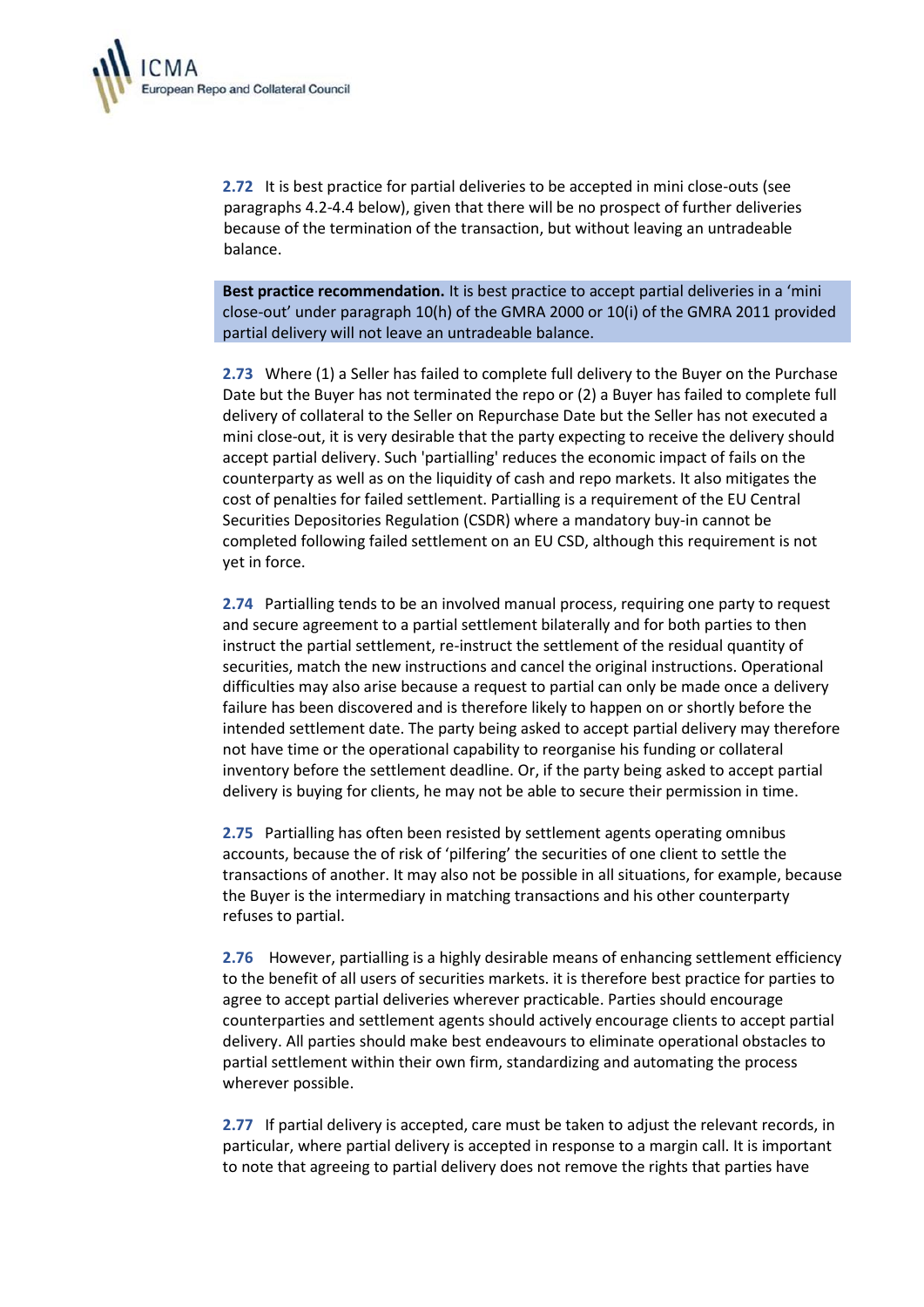

under the GMRA to take action in respect of those securities that have not been delivered on time. In particular, agreeing to partial delivery of securities in response to a margin call does not change the fact that the failing party has still committed an Event of Default.

**Best practice recommendation**. It is best practice for partial deliveries to be accepted whenever there has been a delivery failure, provided that the party expecting delivery would not be disadvantaged by an incomplete delivery and provided that partialling is operationally feasible for both parties. Market users should make best endeavours to eliminate operational obstacles within their own firm and encourage customers to accept partial delivery.

**2.78** Where partial settlement remains a manual process, parties should aim to complete the process as swiftly as possible.

**Best practice recommendation.** It is best practice for partial settlement to be completed as swiftly as possible.

**2.79** CSDs may offer automatic partial settlement facilities, commonly called 'autopartial' facilities. Auto-partial facilities automatically identify the availability of securities for partial settlement and optimize and implement such settlement. As an automatic process, auto-partialling enhances the efficiency of settlement across the market. It is therefore best practice to opt into such facilities where they are offered. Where a party does not opt to use auto-partial facilities, they should make this clear to their counterparties and explain their reasons. Settlement agents should actively encourage their clients to allow use of auto-partialling for the settlement of their instructions. Where parties have the choice, auto-partial settlement should not be for less than the minimum tradeable amount in the market for the security being partially delivered.

**Best practice recommendation.** It is best practice for parties to opt into the use of autopartial facilities at CSDs. Auto-partial settlement should not be for less than the minimum tradeable amount in the market for the security being partially delivered.

#### **3. Auto-borrowing**

## **Participation in auto-borrowing facilities at (I)CSDs**

**2.80** The two ICSDs and some CSDs operate auto-borrowing or automatic pool lending facilities. These are pools of securities made available for lending by participants to fill complete or partial shortfalls where sellers have insufficient securities to meet their delivery obligations. Lenders earn a share of the fees charged to borrowers. Fees tend to be higher than in the securities lending market in order to discourage over-reliance on these facilities at the expense of internal settlement efficiency. Participation as a lender or a borrower is voluntary. The (I)CSDs typically indemnify lenders and take liens on the securities accounts of borrowers. Lending is anonymous and subject to limits related to holdings. Autoborrowing plays a key role in reducing settlement failures but its efficacy depends on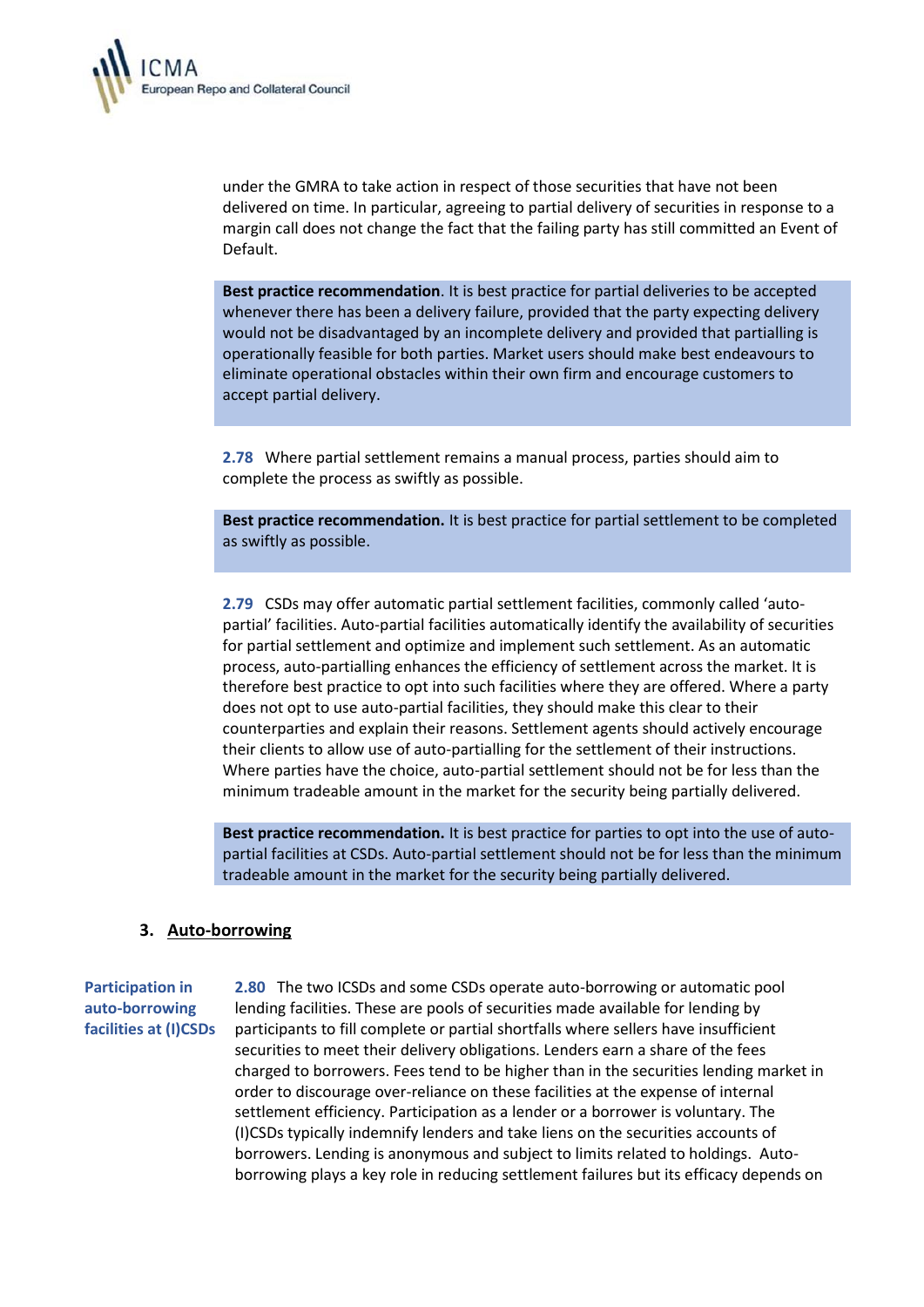

participants signing up to these facilities as both lenders and borrowers. It is desirable for all CSDs to offer auto-borrowing facilities. It is best practice for all participants to sign up as borrowers to such facilities and, where practicable, for participants to sign up as lenders. As full use as possible should be made of these facilities.

**Best practice recommendation**. It is best practice for all participants in (I)CSDs to sign up as borrowers to auto-borrowing or automatic pool lending facilities and, where practicable, to sign up as lenders. As full use as possible should be made of these facilities.

#### **4. Other relevant issues**

## **a) Technical netting or 'pair-offs'**

**2.107** An important example of netting to reduce the cost and risk of settlement is the 'pair-off'. This is the action of netting instructions for payments of cash and transfers of securities for repos, reverse repos that are not managed by a tri-party agent and cash transactions, where those transactions are with the same counterparty, of the same currency, against the same security held at the same custodian or depository, by agreement with the counterparty to eliminate or reduce the cash payments and securities transfers required for settlement. Pair-offs can be between multiple instructions. Pair-offs are particularly helpful when rolling over a transaction, in which case, the parties would agree not to instruct securities settlement but instead pay or receive an agreed net cash payment.

**Best practice recommendation**. It is best practice for parties to co-operate to maximise both bilateral and multilateral netting opportunities. This includes the use of pair-offs to reduce settlement cost and risk.

#### **b) Settlement instruction**

**Settlement 2.59** In order to successfully implement a transaction, both parties or their agents must send accurate and complete instructions for the payment of cash and/or the transfer of securities to their settlement institution in good time for those instructions to be matched and implemented on the intended settlement date. In the case of a repo, a settlement instruction from each party typically needs to be sent for each leg. Delaying instruction of the repurchase leg until closer to the repurchase date reduces the time to correct any problem highlighted by a mismatch at the settlement institution (although Confirmation and affirmation should limit such problems to operations errors). Where a repo has a long term to maturity, there is also the risk that impact of any undetected problem may be compounded during any delay in discovery. In the case of a forward repo, these considerations also apply to the purchase leg. However, it may not be possible to immediately instruct the repurchase leg of a repo, where